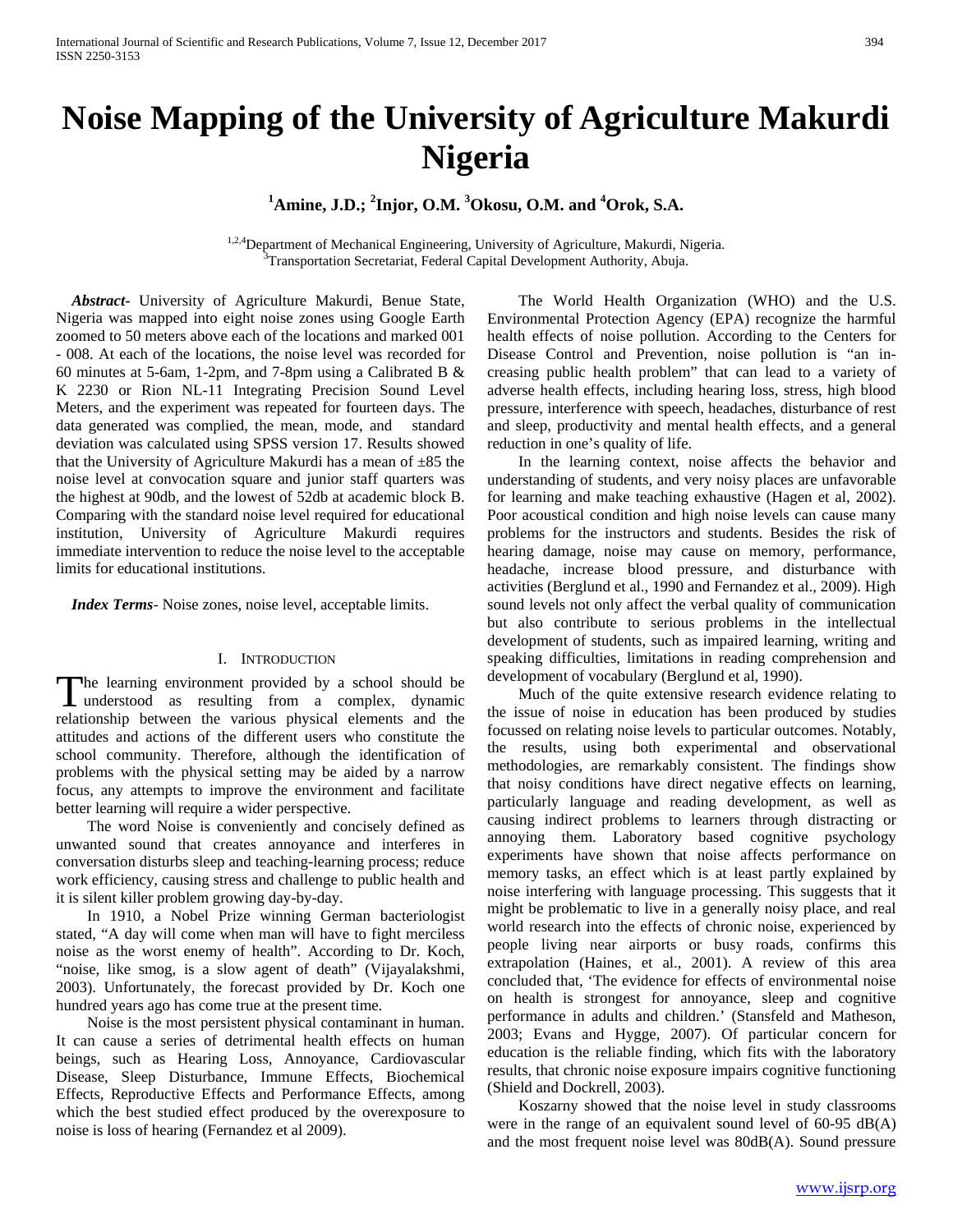level in corridors in break time in elementary schools was 85 dB(A) and for high schools was 77dB(A). Also studies have shown this index for classrooms with over 30 students was 3dB(A) higher than classrooms with 25 students or less (Koszarny, 1990 and 1992).

 Noweir in a study of noise pollution in Jeddah schools found that the mean average Leq levels (60-89.2 dB(A)) highly exceeded the recommended levels (Noweir and Ikhwan, 1994). Zannin and Zwirtes in a study of public school classrooms found that the equivalent noise levels during class was 73.7-74.0 dB(A) (Zannin and Zwirtes, 2009). Daily measurements of equivalent sound levels in Clark study in the classes (Leq during school day) ranged from 59 to 87 dB(A) (Clark, 2006).

 World Health Organization (WHO) in the guideline for community noise has specified an appropriate background noise level for classrooms as 35dB (LAeq) during teaching sessions (WHO, 1999).

 The tables below show the standards for environmental noise, dangers and permissible hearing length.

# **Table 1.0: Noise Level Standards.**

| S/NO           | <b>POSSIBLE CAUSES</b>                      | <b>DECIBALS</b><br>$(d\mathbf{b})$ |
|----------------|---------------------------------------------|------------------------------------|
| 1              | Jet aircraft, 50 m away                     | 140                                |
| 2              | Threshold of pain                           | 130                                |
| 3              | Threshold of discomfort                     | 120                                |
| $\overline{4}$ | Chainsaw, 1 m distance                      | 110                                |
| 5              | Disco, 1 m from speaker                     | 100                                |
| 6              | Diesel truck, 10 m away                     | 90                                 |
| 7              | Curbside of busy road, 5 m<br>away          | 80                                 |
| 8              | Vacuum cleaner, 1 m<br>distance             | 70                                 |
| 9              | Conversational speech, 1<br>m<br>distance   | 60                                 |
| 10             | Average home                                | 50                                 |
| 11             | Quiet library                               | 40                                 |
| 12             | Quiet bedroom at night                      | 30                                 |
| 13             | Background in TV studio                     | 20                                 |
| 14             | Rustling<br>leaves<br>the<br>in<br>distance | 10                                 |
| 15             | Hearing threshold                           | 0                                  |

**Table 2.0: Environmental Noise Readings**

| <b>DECIBALS</b> (db) | <b>READING</b>               |
|----------------------|------------------------------|
| 80                   | Busy Street, Alarm clock     |
| 70                   | Busy Traffic, Phone ringtone |
| 60                   | Normal Conversation at 3ft   |
|                      | Quiet Office, Rainfall       |

|    | Quiet Residential area, Park |
|----|------------------------------|
| 30 | Quiet whisper at 3ft         |

**Table 3.0: Dangerous Levels of Sound and Effects.**

**(db) EFFECTS**

**S/NO DECIBAL** 

| 1              | 190 dBA            | Heavy weapons, 10 m behind the<br>weapon (greatest level)  |
|----------------|--------------------|------------------------------------------------------------|
| $\overline{2}$ |                    | Toy pistol fired close to ear (greatest                    |
|                | 180 dBA            | level)                                                     |
| 3              |                    | Slap on the ear, fire cracker explosion                    |
|                | 170 dBA            | on shoulder, small arms at a distance                      |
|                |                    | of 50 cm (greatest level)                                  |
| $\overline{4}$ |                    | Hammer stroke on brass tubing or                           |
|                |                    | steel plate at 1 m distance, airbag                        |
|                | 160 dBA            | deployment very close at a distance of                     |
|                |                    | 30 cm (greatest level)                                     |
| 5              |                    | Hammer stroke in a smithy at 5 m                           |
|                | 150 dBA            | distance (greatest level)                                  |
| 6              |                    | Loud hand clapping at 1 m distance                         |
|                | 130 dBA            | (greatest level)                                           |
| 7              |                    | Whistle at 1 m distance, test run of a                     |
|                | $120$ dBA          | jet at 15 m distance                                       |
|                |                    |                                                            |
|                |                    | Threshold of pain, and fast-acting hearing damage in short |
|                | action is possible |                                                            |
| 8              | 115 dBA            | Take-off sound of planes at 10 m                           |
|                |                    | distance                                                   |
| 9              |                    | Siren<br>at 10 m distance, frequent                        |
|                |                    | sound level in discotheques<br>and                         |
|                | 110 dBA            | close to loudspeakers at rock concerts,                    |
|                |                    | violin close to the ear of an orchestra                    |
|                |                    | musicians (greatest level)                                 |
| 10             |                    | Chain saw at 1 m distance, banging                         |
|                | 105 dBA            | car door at 1 m distance (greatest                         |
|                |                    | level), racing car at 40 m distance,                       |
|                |                    | possible level with music head phones                      |
| 11             | 100 dBA            | Frequent level with music via head                         |
|                |                    | phones, jack hammer at 10 m distance                       |
| 12             | 95 dBA             | Loud crying, hand circular saw at 1 m                      |
|                |                    | distance                                                   |
| 13             | 90 dBA             | Angle grinder outside at 1 m distance                      |
|                |                    |                                                            |
|                |                    | Over a duration of 40 hours a weak hearing damage is       |
| possible       |                    |                                                            |
| 14             | 85 dBA             | 2-stroke chain-saw at 10 m distance,                       |
|                |                    | loud WC flush at 1 m distance                              |
| 15             |                    | Very loud traffic noise of passing                         |
|                | 80 dBA             | 7.5<br>lorries<br>at<br>m distance,                        |
|                |                    | high traffic on an expressway at 25 m                      |
|                |                    | distance                                                   |
| 16             |                    | Passing car at 7.5 m distance, un-                         |
|                | 75 dBA             | silenced wood shredder at 10<br>m                          |
|                |                    | distance                                                   |
| 17             | 70 dBA             | Level close to a main road by day,                         |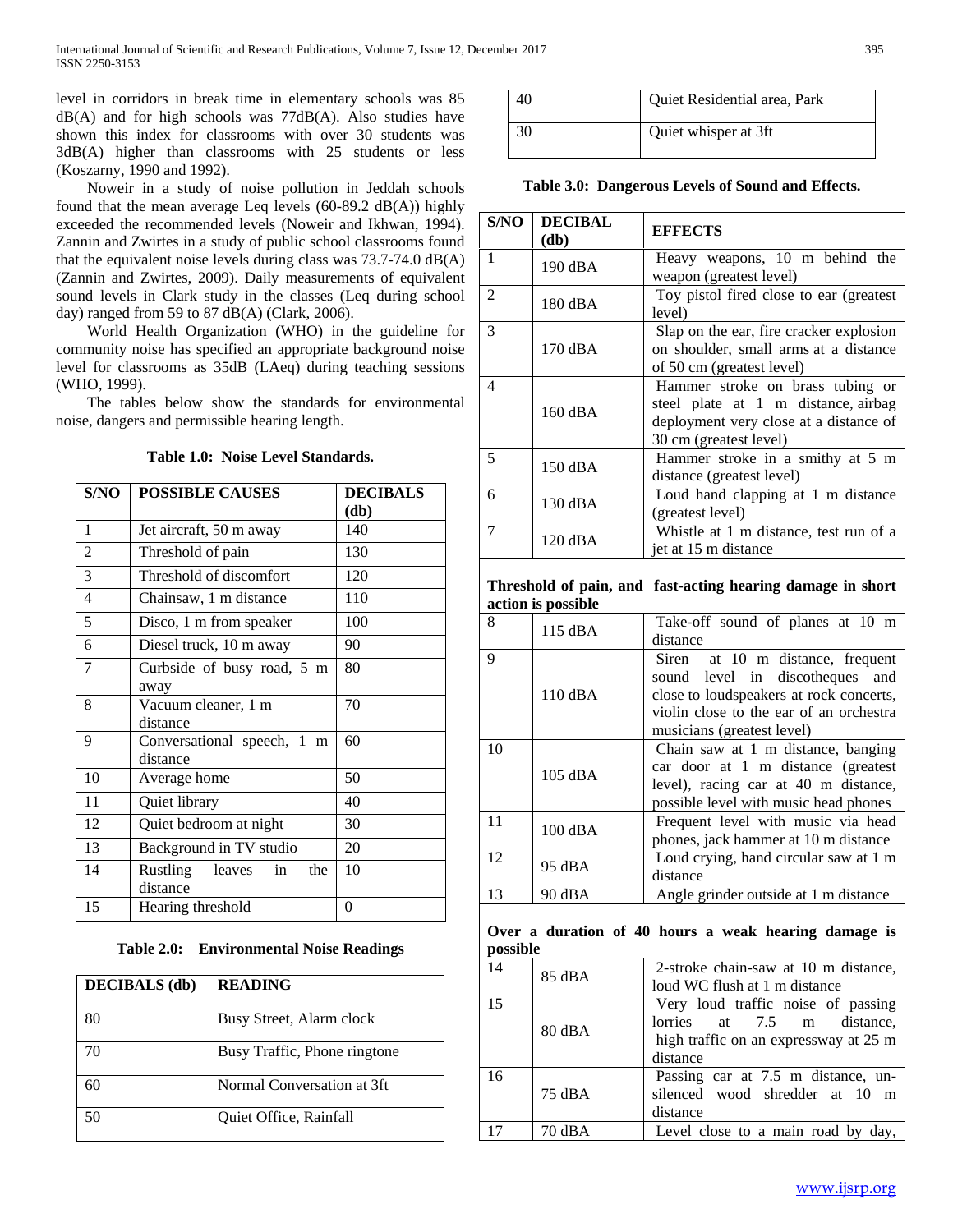|                                                                         |                  | quiet hair dryer at 1 m distance to ear                                                |  |  |
|-------------------------------------------------------------------------|------------------|----------------------------------------------------------------------------------------|--|--|
| Bad risk of heart circulation disease at constant impact is<br>possible |                  |                                                                                        |  |  |
| 18                                                                      | $60$ dBA         | Noisy lawn mower at 10 m distance                                                      |  |  |
| 19                                                                      | 55 dBA           | Low volume of radio or TV at 1 m<br>distance, noisy vacuum cleaner at 10<br>m distance |  |  |
| 20                                                                      | 50 dBA           | Refrigerator at 1 m distance, bird<br>twitter outside at 15 m distance                 |  |  |
| 21                                                                      | $45 \text{ dBA}$ | Noise of normal living; talking, or<br>radio in the background                         |  |  |
| Distraction when learning or concentration is possible.                 |                  |                                                                                        |  |  |
| 22                                                                      | 35 dBA           | Very quiet room fan at low speed at 1<br>m distance                                    |  |  |
| 23                                                                      | $25 \text{ dBA}$ | Sound of breathing at 1 m distance                                                     |  |  |
| 24                                                                      | 0 dB             | Auditory threshold                                                                     |  |  |

**Table 4: Permissible hearing time frame**

| S/No           | Sound                 | Sound           | <b>Permissible</b>         |
|----------------|-----------------------|-----------------|----------------------------|
|                | <b>Pressure Level</b> | <b>Pressure</b> | <b>Exposure Time</b>       |
| $\mathbf{1}$   | 115 dB                | 11.2 Pa         | $0.46875$ minutes          |
|                |                       |                 | $(\sim 30 \text{ sec})$    |
| $\mathfrak{D}$ | 112 dB                | 7.96 Pa         | 0.9375 minutes $(-1)$      |
|                |                       |                 | min)                       |
| 3              | 109 dB                | 5.64 Pa         | 1.875 minutes $\langle$ <2 |
|                |                       |                 | min)                       |
| 4              | 106 dB                | 3.99 Pa         | 3.75 minutes<br>$(<\!\!4$  |
|                |                       |                 | min)                       |
| 5              | 103 dB                | 2.83 pa         | 7.5 minutes                |
| 6              | 100 dB                | 2.00 Pa         | 15 minutes                 |
| 7              | 97 dB                 | 1.42 Pa         | 30 minutes                 |
| 8              | 94 dB                 | 1.00 Pa         | 1 hour                     |
| 9              | 91 dB                 | 0.71 Pa         | 2 hours                    |
| 10             | 88 dB                 | 0.50 Pa         | 4 hours                    |
| 11             | 85 dB                 | 0.36 Pa         | 8 hours                    |
| 12             | 82 dB                 | $0.25$ Pa       | 16 hours                   |

 The aim of this study was to examine the effect of noise in some mapped up areas of the University of Agriculture, Makurdi on the academic performance and students' health of the people in such areas.

.

## II. MATERIALS AND METHOD

 Human activity area in the University of Agriculture Makurdi, Benue State, Nigeria was mapped into eight noise zones, using Google Earth at fifty meter above the ground. These noise zones include North Core, College of Engineering, Akawe Torkula Hall, Food Science and technology (FST) and College of Management Sciences, Senior Staff Quarters, Junior Staff Quarters, South Core, and South Core Hostels. From the eight locations, twenty nine points were identified for measurement. At each location, the noise level was recorded for 30 seconds using a Calibrated B & K 2230 or Rion NL-11 Integrating Precision Sound Level Meters. Measurements were taken approximately one meter away, with the microphone approximately 1.2 meters above floor level and varying values displayed in form of graphs obtained. Measurement was taken by 5-6am, 1-2pm, and 7-8pm, for fourteen days and the peak values (Max), the Dwell, the mean, and standard deviation calculated using SPSS 17.

# III. RESULTS AND DISCUSSIONS

 The results presented in figures 1-6 showed that noise in educational institutions has a negative impact on learning and academic achievement of students (Karen et al. 2015) in the University of Agriculture, Makurdi.

 From the measurement of noise level meter in different locations of the University, the results showed that noise pollution does exist in all the locations and it is found that Staff Quarters and South Core are highly noise polluted locations with an average maximum noise level of 89.5 dB and 84.2 dB respectively as shown in figures 1 and 2. This was followed by FST/ College of Management Sciences, and College of Engineering with average maximum noise level of 81 dB each as shown in figures 3 and 4 respectively. Hostels and North Core are least according to the study with average maximum noise level of 79.7dB and 77.3dB respectively as shown in figures C and A, although all locations exceeds the tolerance level of noise pollution which clearly indicated that the environment is not suitable for teaching-learning process.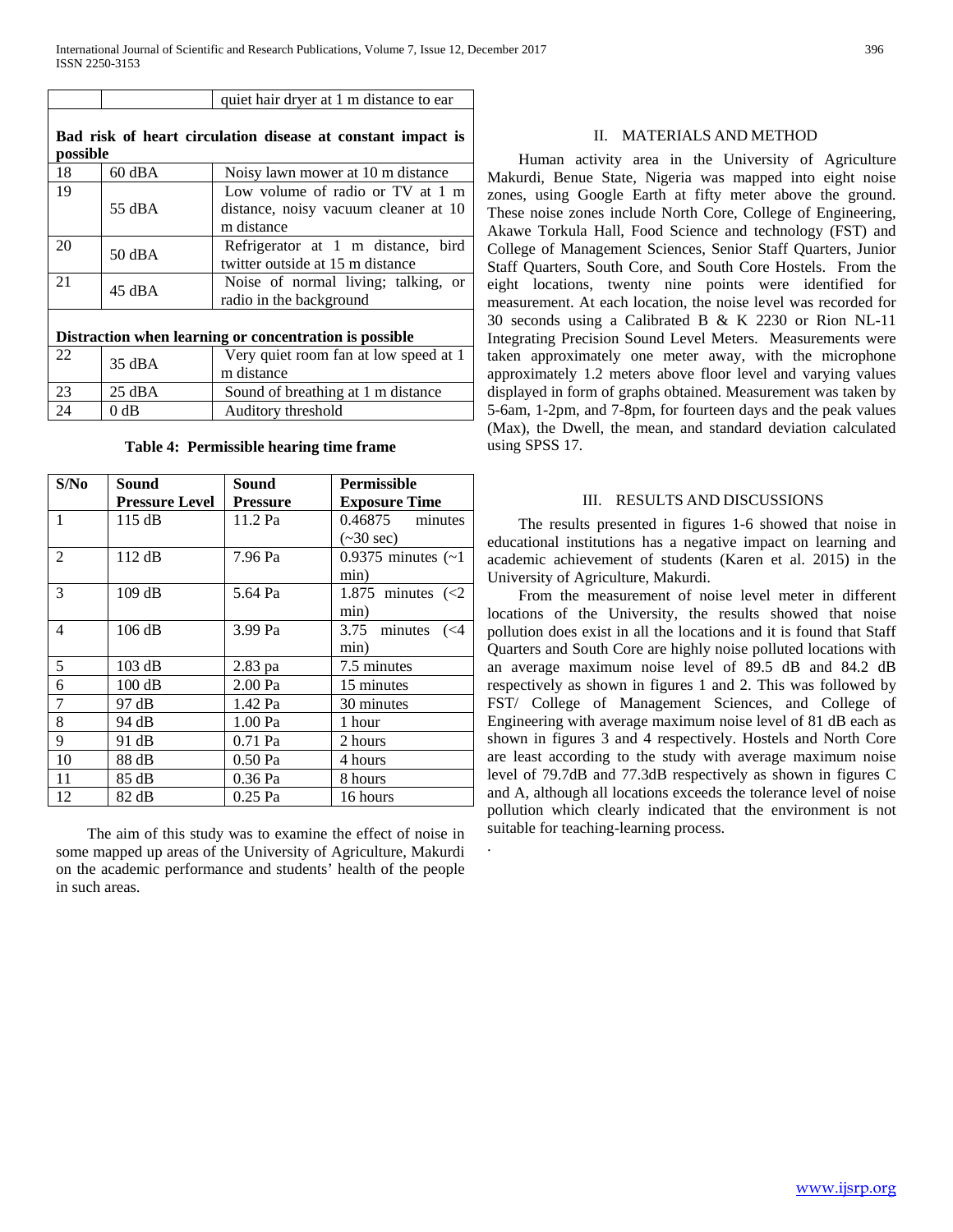

**FIGURE 1: South Core**



**FIGURE 2: Staff Quarters**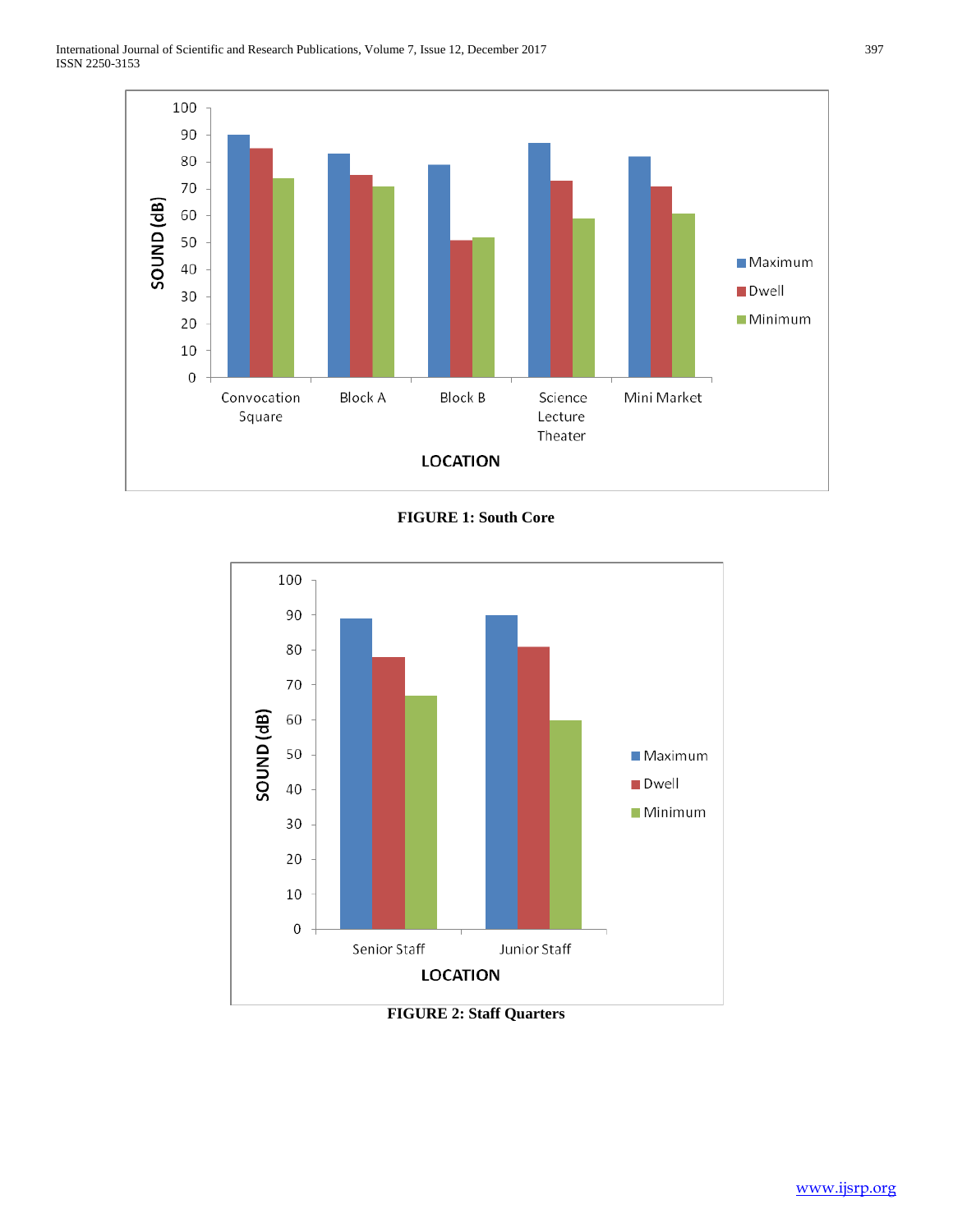





**FIGURE 4: College of Engineering**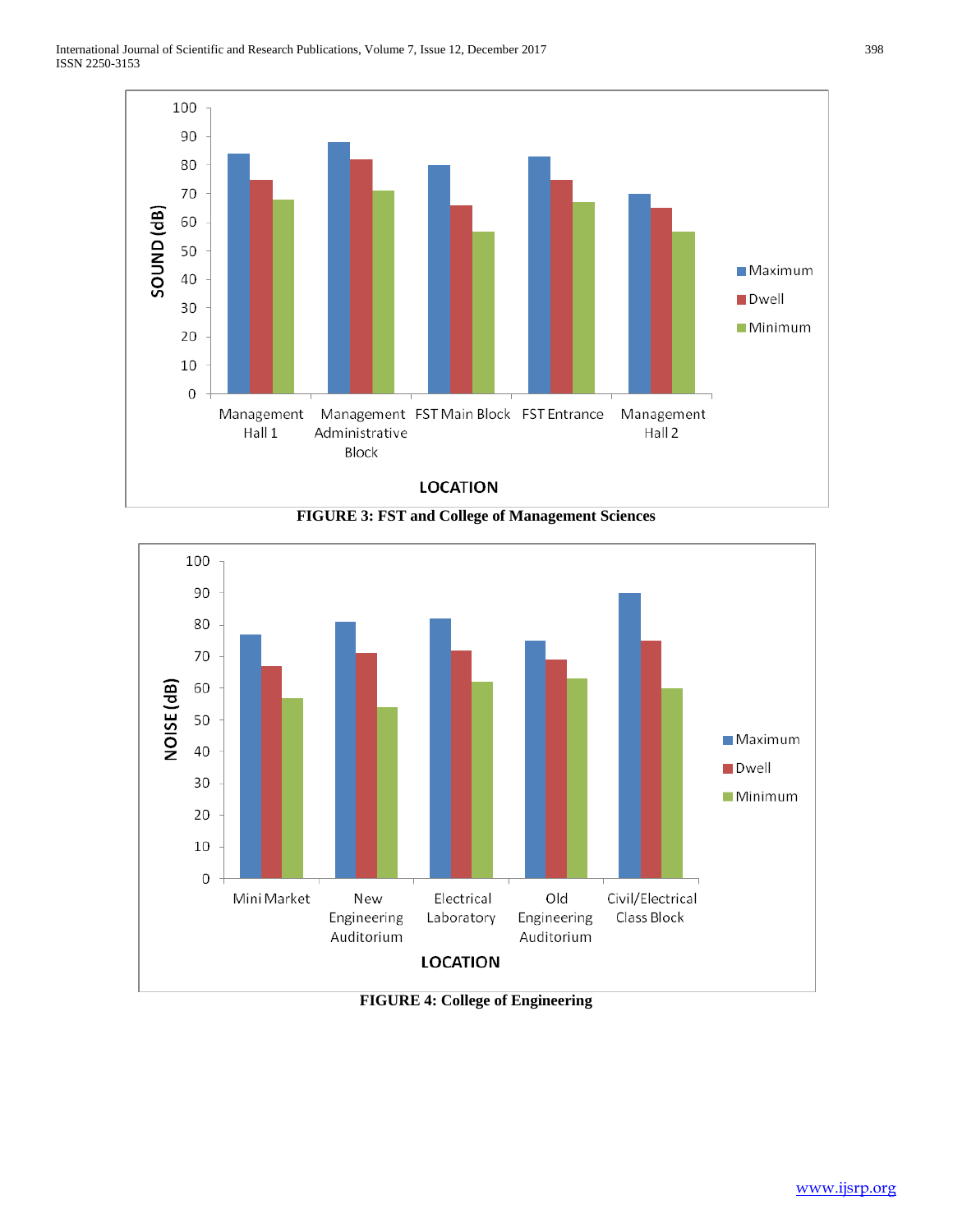

**FIGURE 5: Hostels**



**FIGURE 6: North Core**

# IV. CONCLUSION

 To conclude, there is sufficient evidence to suggest that chronic noise exposure at schools affects students' health and performance. Since research results are consistent, it may be wise to apply the precautionary principle of environmental law for improving the school environment around noisy areas using the recommended WHO noise levels as guidelines (Berglund et al., 2000). To date, the potential negative and positive effects of interventions have not been thoroughly researched enough to provide policy makers with clear guidance. The development of future interventions and policies must be concurrent with a thorough research evaluation to determine the efficacy of the